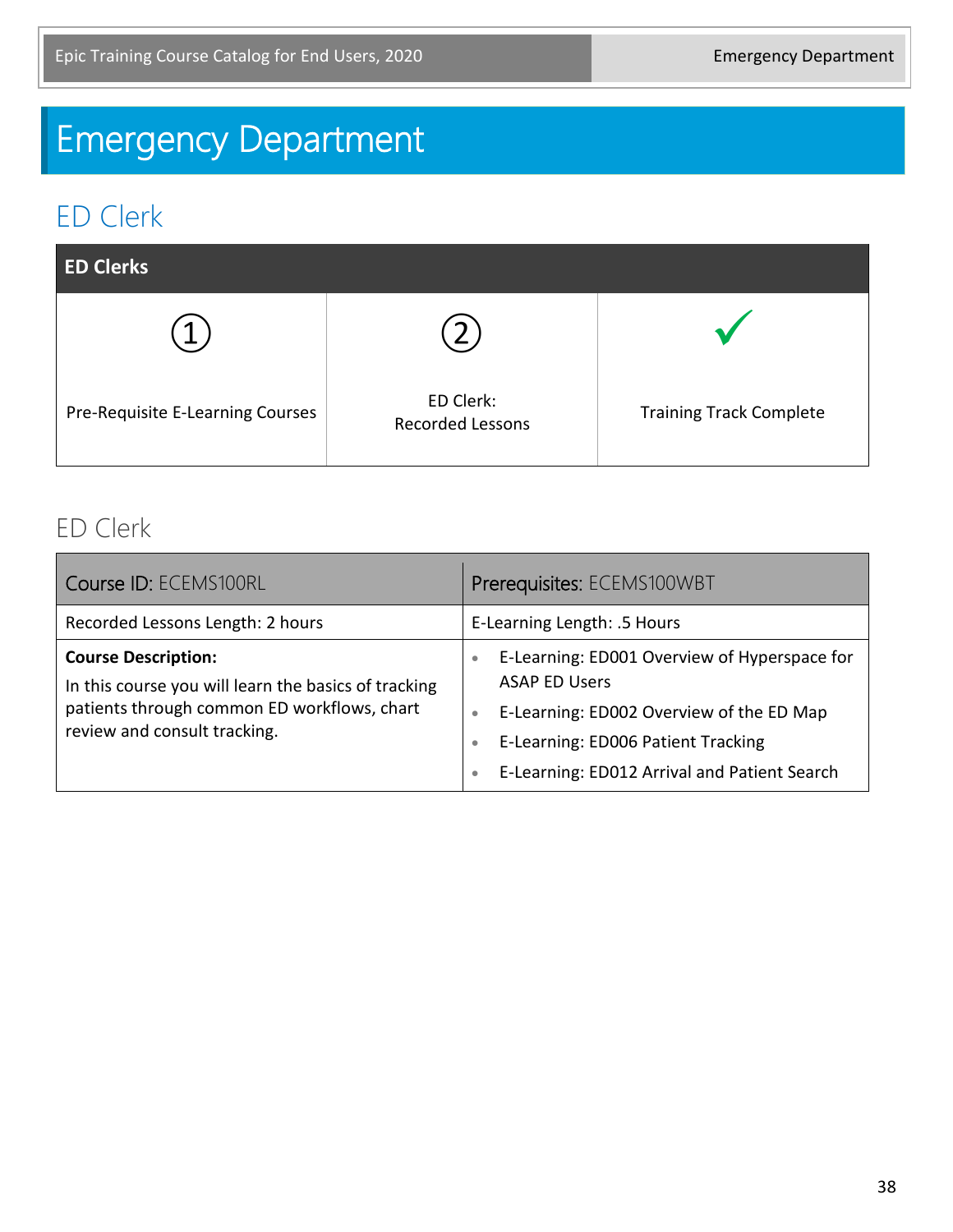## ED Nurse

| <b>ED Nurses and ED Nursing Management</b> |                                    |                                |  |
|--------------------------------------------|------------------------------------|--------------------------------|--|
|                                            |                                    |                                |  |
| Pre-Requisite E-Learning Courses           | ED Nurse:<br>Live Virtual Training | <b>Training Track Complete</b> |  |

#### ED Nurse

| Course ID: ECEMS101ILT                                                                                                                                                                                                                                                                                                                                                                                                | Prerequisites: ECEMS101WBT                                                                                                                                                                                                                                                                                                                                                                                                                                                                                                                                                                                         |
|-----------------------------------------------------------------------------------------------------------------------------------------------------------------------------------------------------------------------------------------------------------------------------------------------------------------------------------------------------------------------------------------------------------------------|--------------------------------------------------------------------------------------------------------------------------------------------------------------------------------------------------------------------------------------------------------------------------------------------------------------------------------------------------------------------------------------------------------------------------------------------------------------------------------------------------------------------------------------------------------------------------------------------------------------------|
| Instructor-Led Course Length: 10 hours                                                                                                                                                                                                                                                                                                                                                                                | E-Learning Length: 1.5 hours                                                                                                                                                                                                                                                                                                                                                                                                                                                                                                                                                                                       |
| <b>Course Description:</b><br>You will learn how to start your shift, arrive and<br>triage patients, place orders, document<br>medication administration, document patient care<br>for low-acuity patients, and discharge patients<br>from the ED. Additionally, you will learn how to<br>administer complex medications and how to care<br>for high-acuity patients. This class will conclude<br>with an assessment. | E-Learning: ED001 Overview of Hyperspace for<br>$\bullet$<br><b>ASAP Users</b><br>E-Learning: ED002 Overview of the ED Map<br>$\bullet$<br>E-Learning: ED005 Introduction to the ED<br>$\bullet$<br>Narrator<br>E-Learning: ED006 Patient Tracking<br>$\bullet$<br>E-Learning: ED007 Overview of History, Home<br>$\bullet$<br>Medications, and Allergies<br>E-Learning: ED008 Overview of Shift Change<br>$\bullet$<br>E-Learning: ED009 MAR/Medication<br>$\bullet$<br>Administration<br>E-Learning: ED012 Arrival and Patient Search<br>$\bullet$<br>E-Learning: ED013 Clinical Information Review<br>$\bullet$ |